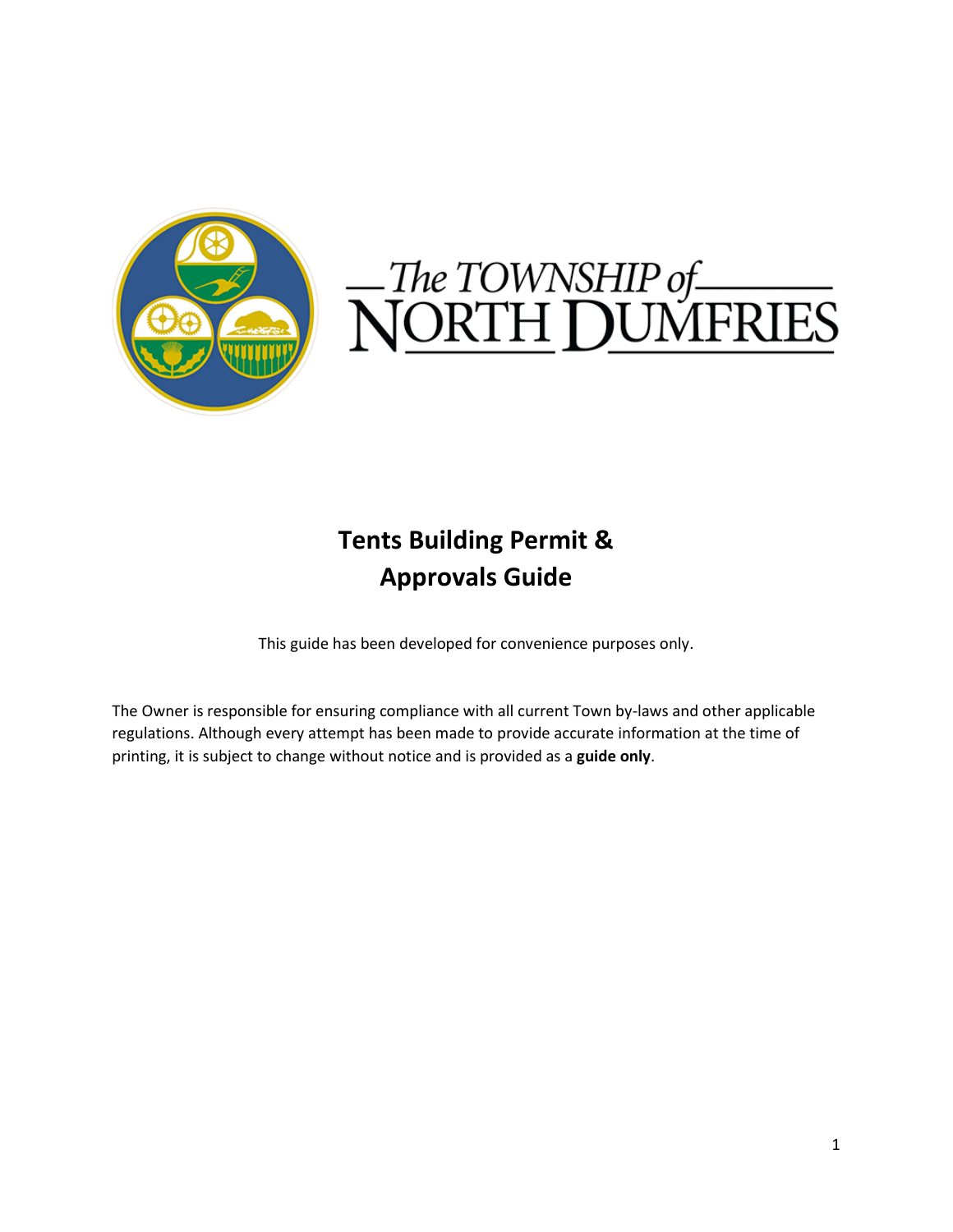## Table of Contents

For further information on permit requirements for tents, please contact: Development Services Department Building Services Department Telephone: (519) 632-8800 ext. 124 [building@northdumfries.ca](mailto:building@northdumfries.ca)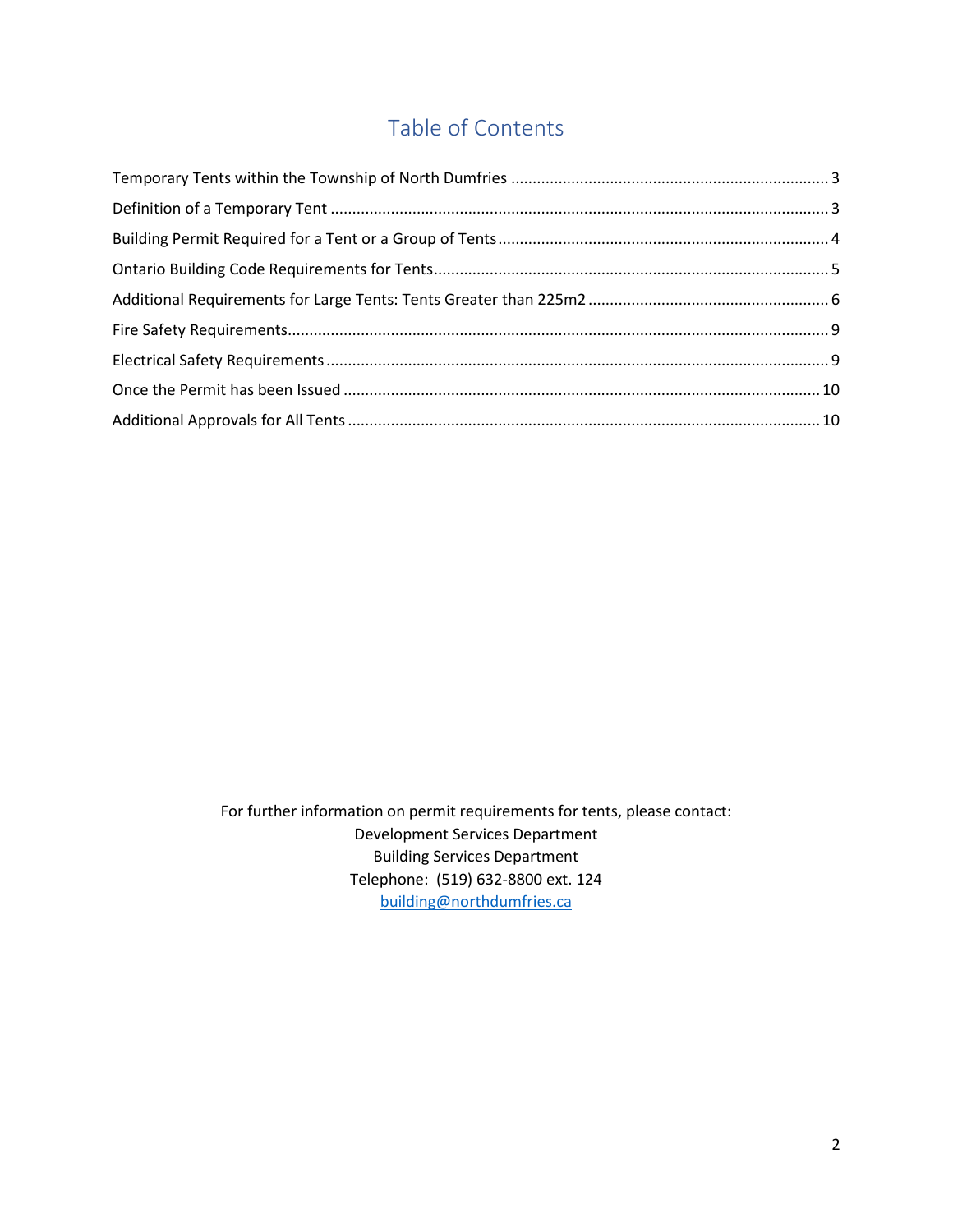## <span id="page-2-0"></span>Temporary Tents within the Township of North Dumfries

This guide provides specific information related to building permit application requirements for tents and has been developed to assist property owners to allow the use of a tent or a group of tents for events within the Township of North Dumfries.

This guide should not be relied on in place of professional expertise. If you are unfamiliar with building construction procedures, the assistance of a qualified building contractor or architect can save you both time and money.

The Owner is responsible for ensuring compliance with all current Township by-laws and other applicable regulations. Although every attempt has been made to provide accurate information at the time of printing, it is subject to change without notice and is provided as a **guide only**.

If you are new to the process or are uncertain of the Township of North Dumfries permit application process /requirements contact the Development Services Department -Building Services Department:

(519) 632-8800 ext. 124 or building@northdumfries.ca

## <span id="page-2-1"></span>Definition of a Temporary Tent

The word "tent" as used in the Building Code is intended to refer to a temporary shelter which is used at an open air event such as a fair or an exhibition. A tent will normally be constructed of a fabric held up by poles and attached to the ground by ties. The requirement for a tent permit is not intended to be applied to fabric structures located on buildings.

Note: Permanent fabric structures are not addressed in this guide and have their own set of requirements under the Ontario Building Code.

Please note:

• A Plumbing Permit is required for any plumbing work.

• If food will be prepared or served, please contact the clerks department at the Township. [clerks@northdumfries.ca](mailto:clerks@northdumfries.ca)

• If alcoholic beverages will be served, a Liquor Licence will be required.

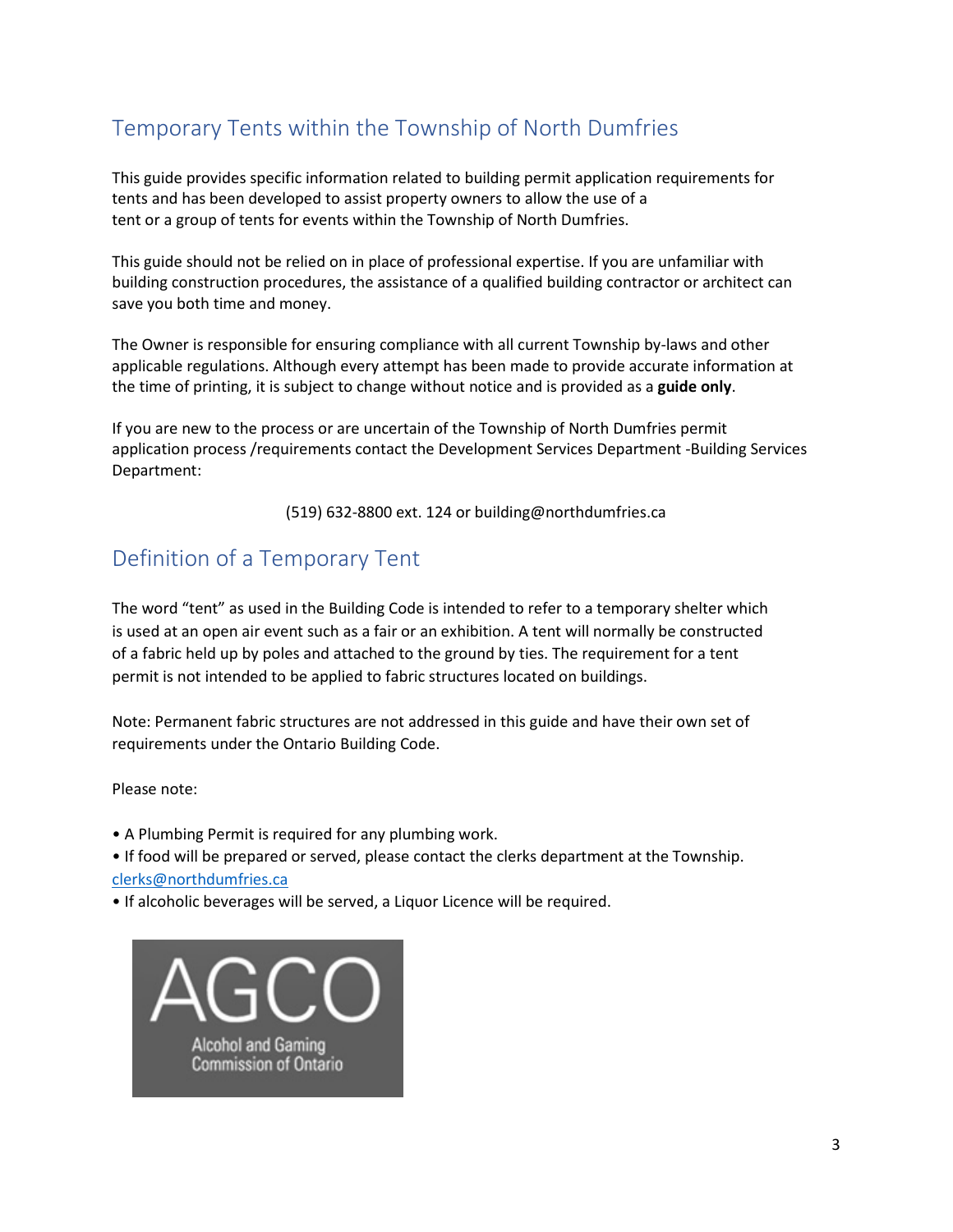## <span id="page-3-0"></span>Building Permit Required for a Tent or a Group of Tents

Ontario Building Code 1.3.1.1. (5), Division C

A tent or group of tents is **exempt** from the requirement to obtain a permit under section 8 of the Act and is exempt from compliance with the Code provided that the tent or group of tents are,

- (a) not more than 60 m2 in aggregate ground area,
- (b) not attached to a building, and
- (c) constructed more than 3 m from other structures.

\* The aggregate ground area refers to the sum of the total area of all tents on site. Therefore, if the total ground area of all tents on site exceeds 60 m2 (645 ft2), then a permit is required.

A permit for a tent is required if you answer "yes" to any of the following statements:

- Is the proposed tent(s) larger than 60m2 (645.6 ft2) in aggregate ground area?
- Will it be attached to a building?
- Will it be constructed less than 3m (9ft-10in) from another structure or property line?

#### Example:

A. ABC Tent Rental wishes to install three (3) 10 ft x 10 ft tents for a baseball tournament that is to take place in a park.

- No other tents will be installed on that day and the tents are located at least 10 ft (3.1 m) away from any other structure and property lines.
- The area of all three tents is 300 ft2 = 27.87 m2 therefore, a permit is not required for installing these tents.

B. The following week there is another tournament, and the organizers of the event would like to have one more tent.

• ABC Tent Rental will be supplying the same three tents that were used last week, and XYZ Tent Rental will be supplying one (1) 20 ft x 20 ft tent.

• The area of all four tents is 700 ft2 = 65.03 m2 therefore, a permit is required for installing these tents.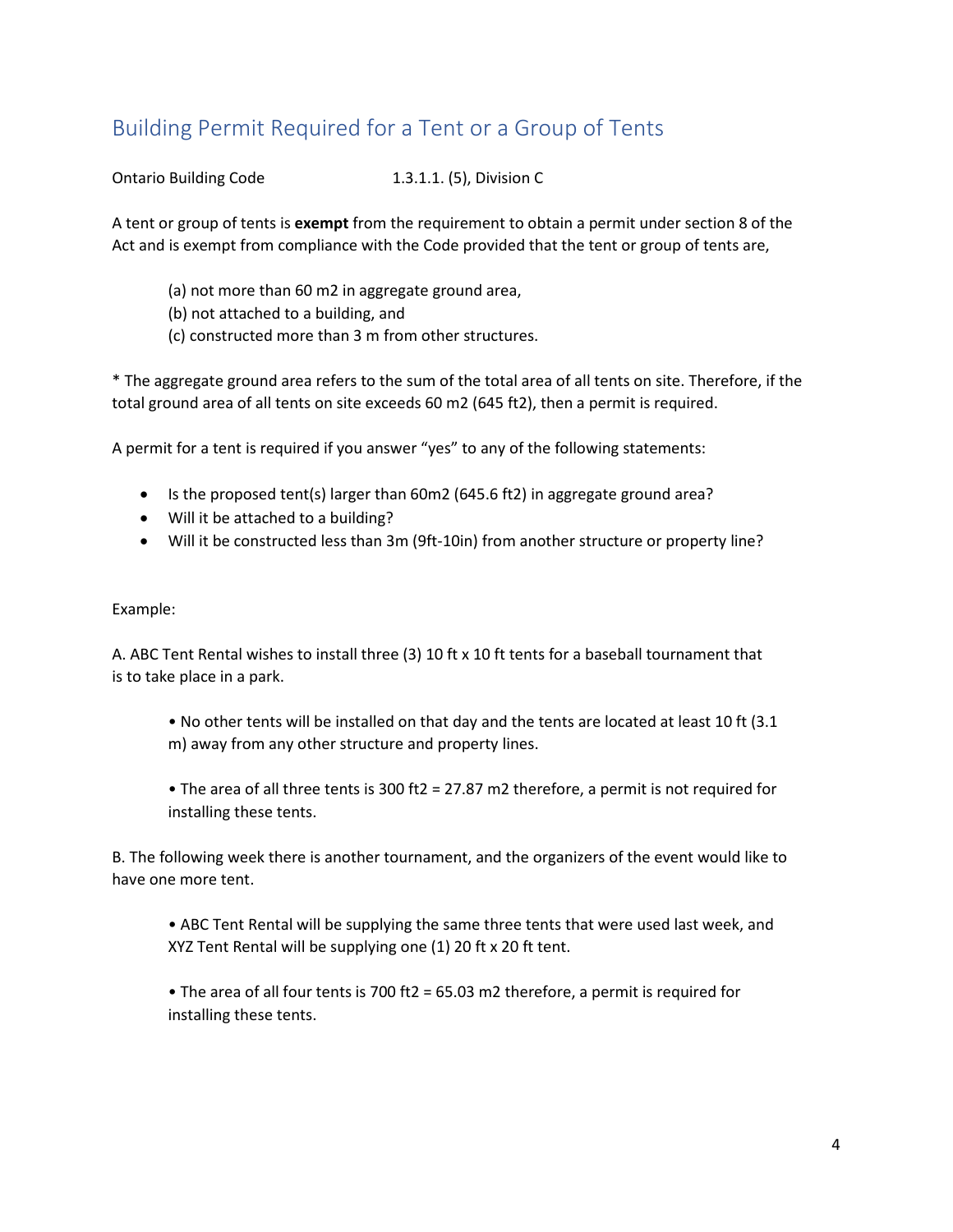|    |                                                                                                              | <b>AREA OF PROPOSED TENT</b>   |                      |
|----|--------------------------------------------------------------------------------------------------------------|--------------------------------|----------------------|
|    |                                                                                                              | $60m2$ to<br>225m <sup>2</sup> | > 225 m <sup>2</sup> |
| 1  | <b>Building Permit Required</b>                                                                              |                                |                      |
| 2  | <b>Professional Engineer Design</b>                                                                          | X                              |                      |
| 3  | Professional Engineer Field Review                                                                           | x                              |                      |
| 4  | Designed by Competent Person                                                                                 | ✓                              | X                    |
| 5  | Minimum 3.0m from property lines & other structures/tents                                                    |                                |                      |
| 6  | Minimum 3.0m clearance of vegetation and combustibles                                                        |                                |                      |
| 7  | Tent fabric & films certified to CAN/ULC-S109 or NFPA 701                                                    |                                |                      |
| 8  | Access required for the purpose of firefighting.                                                             |                                |                      |
| 9  | Electrical equipment inaccessible to public                                                                  |                                |                      |
| 10 | Cables on the ground placed in trenches or protected                                                         |                                |                      |
| 11 | Minimum 30m travel distance to exit                                                                          | X                              |                      |
| 12 | Minimum width between stake lines shall be the width necessary<br>for means of egress, but not less than 3m. | x                              |                      |
| 13 | Exits signs                                                                                                  | x                              |                      |

## <span id="page-4-0"></span>Ontario Building Code Requirements for Tents

The most current Building Code is available at http://www.ontario.ca/laws/regulation/120332

#### **Note:**

1. Any tent with sidewalls shall be designed by a qualified and registered designer (BCIN)

2. A tent less than  $225m^2$  in area and with no sidewalls or bleachers shall be designed by a competent person.

3. The ground enclosed by a tent and for not less than 3m outside of such structure shall be cleared of all flammable or combustible material or vegetation that will carry fire.

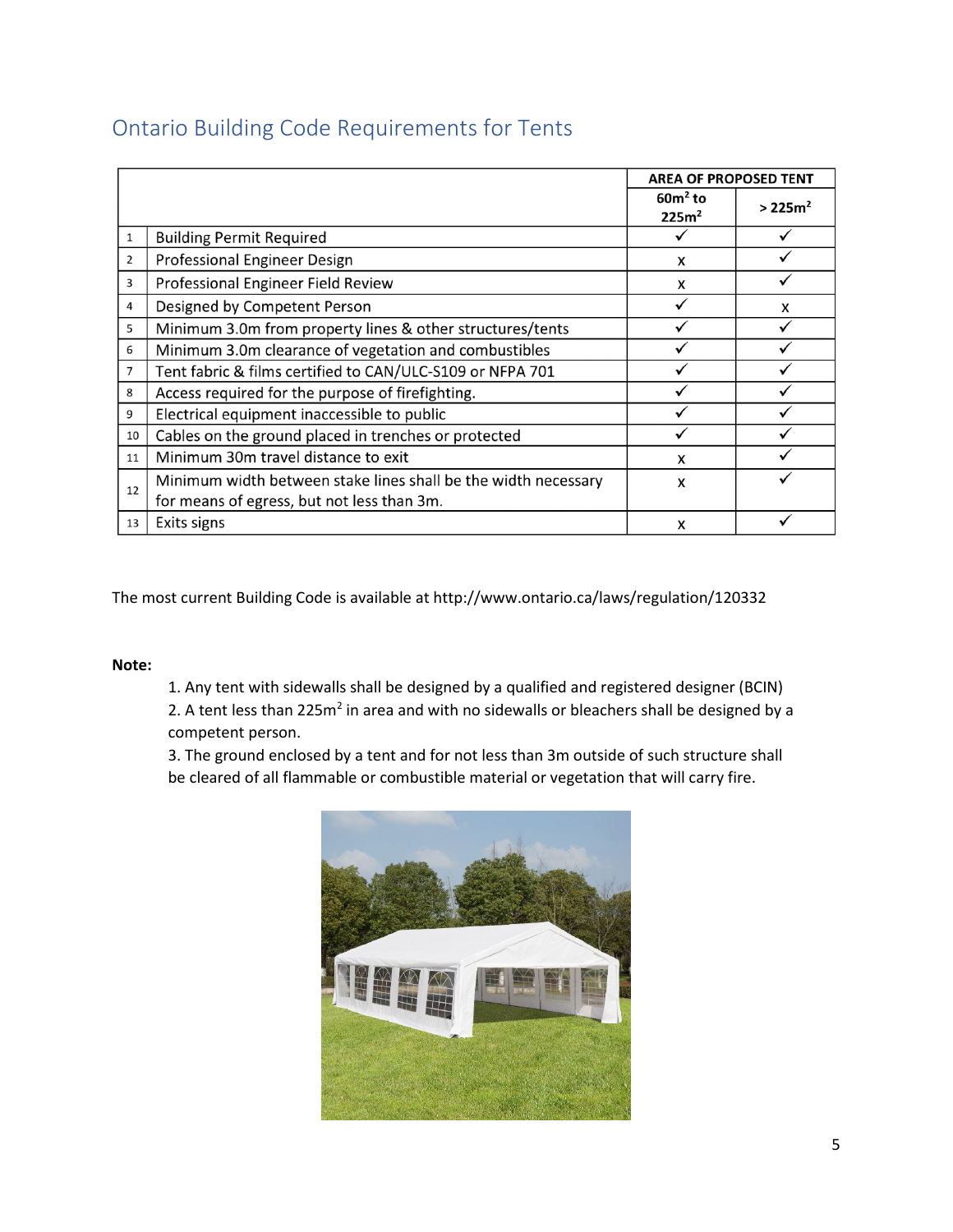## <span id="page-5-0"></span>Additional Requirements for Large Tents: Tents Greater than 225m2

Qualified Designer and Field Review Requirements

A Qualified and Registered Designer shall be required where the tent or a group of tents:

- a) Exceed 225m2 (2,420ft2) in ground area
- b) Exceed 225m2 (2,420ft2) in aggregate area and are closer than 3 metres apart,
- c) Contain bleachers, or
- d) Enclosed with sidewalls.

#### **Note:**

#### **An application for a tent or a group of tents that meet any the above conditions will require a Professional Engineer to perform a field review.**

The support structure, frame and anchorage shall be designed, sealed and reviewed by a **professional engineer**, who is registered and licensed to practice in the province of Ontario.

The Professional Engineer shall provide details and calculations for anchorage, wind, snow (if applicable), rain load and, confirm the structural capacity of the site to support imposed loads as follows:

- Wind, snow and rain load calculations/details
- Foundation/anchorage calculations/details
- Mechanical ventilation details (If applicable)

Example:

A. ABC Tent Rental wishes to install a 30ft x 30ft tent without any sidewalls. *As part of their Building Permit Application, they will not require a Professional Engineer to perform a field review, unless code compliance is not satisfactorily provided. 3.13.1.2(2)(a)(b), Div. B, OBC* 

B. ABC Tent Rental wishes to install a 40ft x 80ft tent (with or without sidewalls). *As part of their Building Permit Application, they will require a Professional Engineer to perform a field review. 3.13.1.2.(2)(a)(b), Div. B, OBC* 

C. ABC Tent Rental wishes to install a 30ft x 30ft tent less than 3 m (9ft 10 in) away from a 30ft x 60 ft.

*As part of their Building Permit Application, they will require a Professional Engineer to perform a field review. 3.13.1.2.(2)(c), Div. B, OBC* 

D. ABC Tent Rental wishes to install a 30ft x 30ft tent without any sidewalls. Their customer will then be placing bleachers inside the tent.

*As part of their Building Permit Application, they will require a Professional Engineer to perform a field review. 3.13.1.2.(2)(d), Div. B, OBC*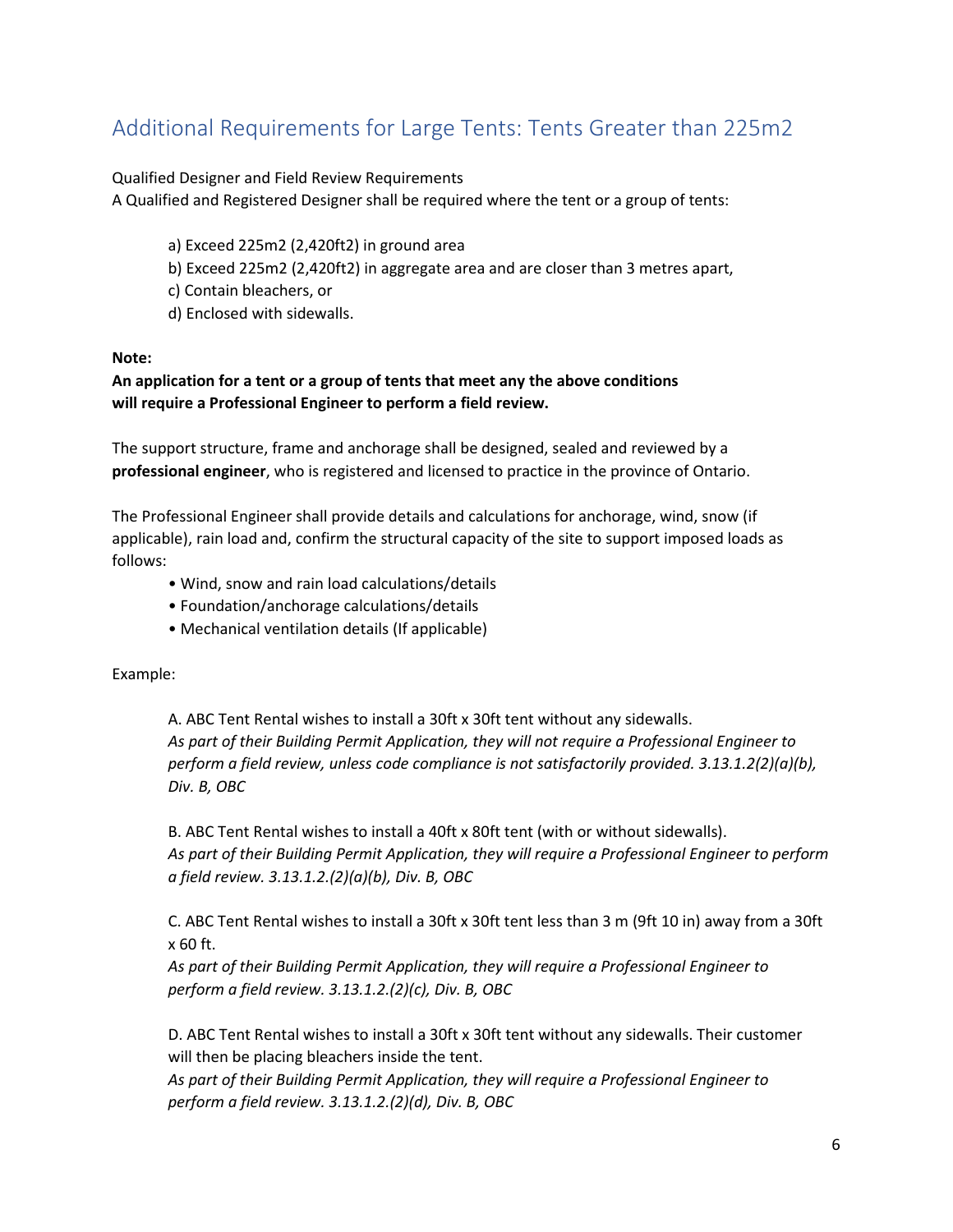#### **Means of Egress and Exits**

Ontario Building Code 3.14.1.3. (1), Division C

(1) Except as provided in Sentences (2) and (3), tents shall conform to Section 3.3 and 3.4. (2) A tent need not conform to Article 3.4.6.12 except where swing type doors are provided. (3) Where the area between adjacent tents or a tent and the property line is used as a means of egress, the minimum width between stake lines shall be the width necessary for means of egress, but not less than 3m.

#### **Means of Egress**

• Sufficient and unobstructed exits and aisles to accommodate the tents maximum occupant load.

- The travel distance to an exit from any point must not exceed 30m
- The headroom clearance for doorways shall be not less than 2030 mm (6' 8")
- 3.4.3.6.(3) Div. B, OBC

• Means of egress must be illuminated with light having an intensity of at least one (1) footcandle while the structure is occupied.

• Power for means of egress lighting must be supplied from a separate circuit or source.

#### **Exit Signs**

- Emergency exit signage is required if occupancy is greater than 150 people.
- Required emergency exits must be designated and identified with proper signage.

#### **Separation of Exits**

Ontario Building Code 3.4.1.2. (1), Division B

(1) Except as permitted by Sentence (2), if more than one exit is required from a floor area, each exit shall be separate from every other exit leading from that floor area.

(2) If more than two exits are provided from a floor area, exits are permitted to converge in conformance with Sentence 3.4.3.1.(2), provided the cumulative capacity of the converging exits does not contribute more than 50% of the total required exit width for the floor area.

#### **Sanitary Facilities**

Ontario Building Code 3.14.1.8. (1), Division B

(1) Except as provided in Sentence (3), the minimum number of water closets for tents shall be determined in accordance with Table 3.7.4.3.E.

(2) Article 3.7.4.17. applies to sanitary facilities in Sentence (1).

(3) Sanitary privies, chemical closets or other means for the disposal of human waste may be provided in lieu of toilet fixtures.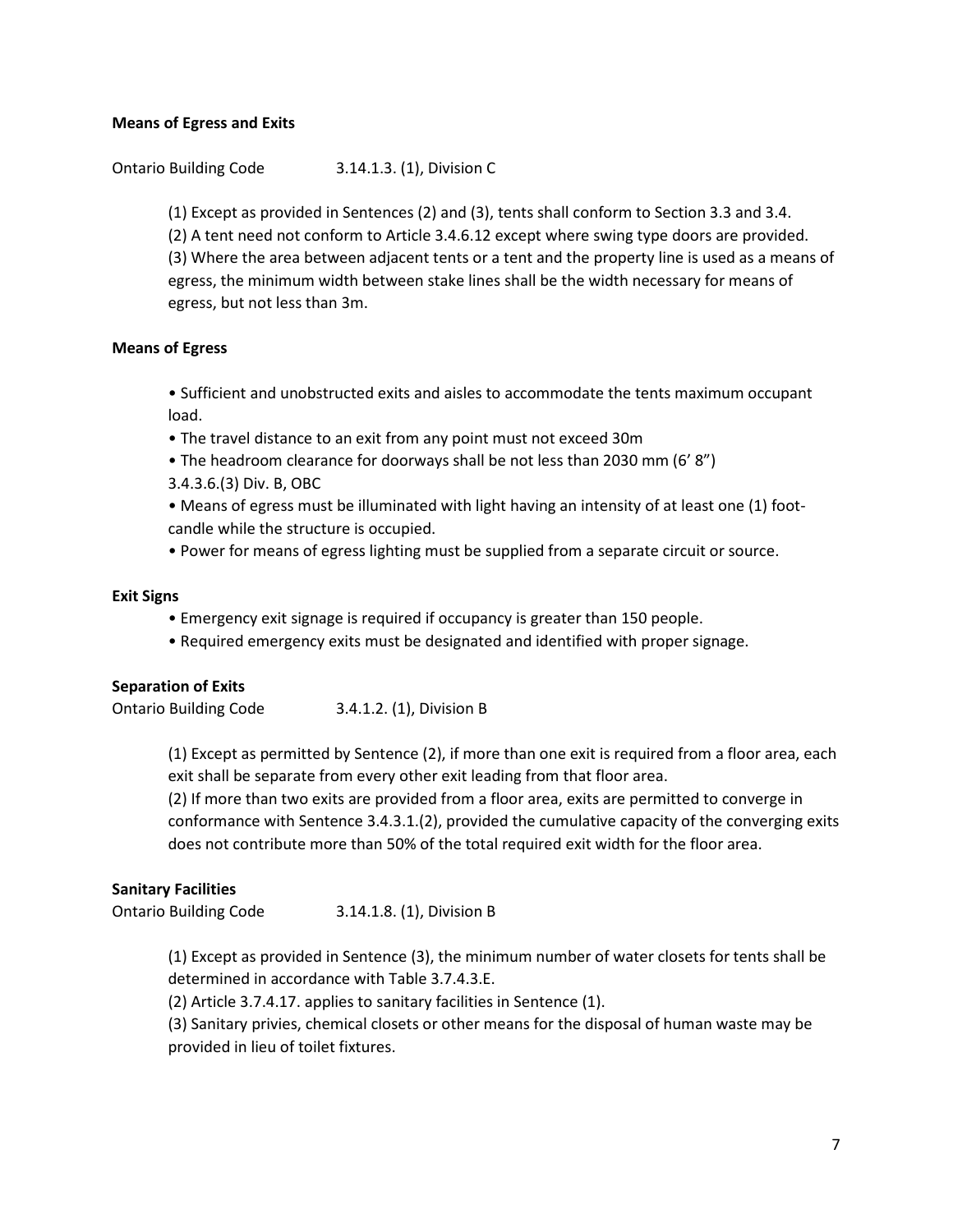#### **Tents less than 225m2 (2420ft2 ):**

Consult your local portable privy provider to determine how many privies you will require for your event.

#### **Tents greater than 225m2 (2420ft2 ):**

The number of privies shall comply to Table 3.7.4.3.E of the Ontario Building Code, as amended. Table 3.7.4.3.E



| (Privies required) for Each Sex |                                        |  |  |  |
|---------------------------------|----------------------------------------|--|--|--|
| <b>Number of Persons</b>        | <b>Minimum number of Water Closets</b> |  |  |  |
| 1 to 50                         | 2                                      |  |  |  |
| 51 to 70                        | 3                                      |  |  |  |
| 71 to 90                        | 4                                      |  |  |  |
| 91 to 110                       | 5                                      |  |  |  |
| 111 to 140                      | 6                                      |  |  |  |
| 141 to 180                      | 7                                      |  |  |  |
| 181 to 220                      | 8                                      |  |  |  |
| 220 to 260                      | 9                                      |  |  |  |
|                                 |                                        |  |  |  |

### For groups of 260 or more, provide 10+1 for each additional increment of 40 persons of each sex.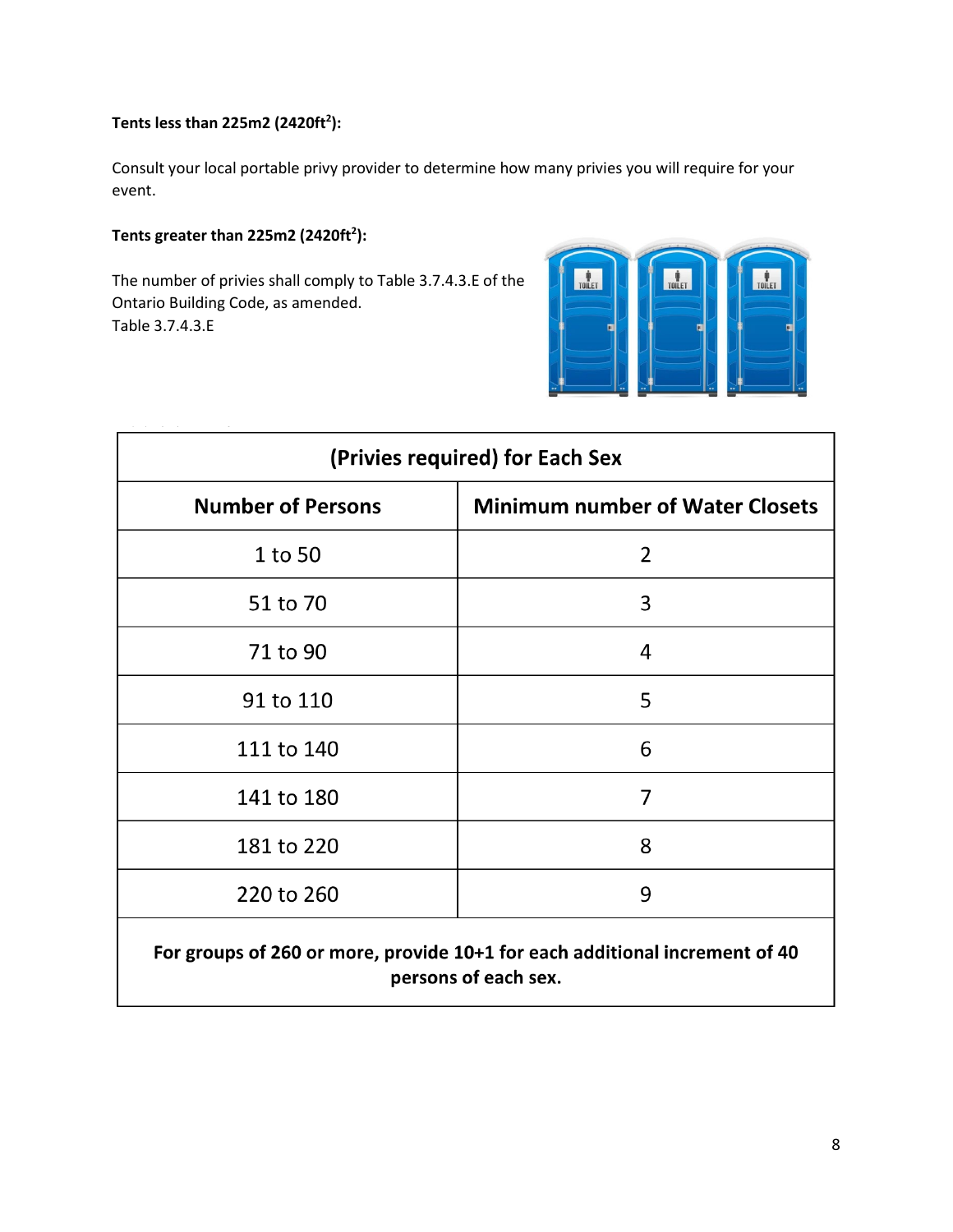## <span id="page-8-0"></span>Fire Safety Requirements

The Ontario Fire Code contains minimum fire and life safety requirements specific to Assembly Occupancies for special events:

- All tent fabrics shall be certified to CAN/ULC-S109, "Flame Test of Flame-Resistant Fabrics and Films", or NFPA 701, "Fire Tests for Flame Propagation of Textiles and Films."
- Hay, straw, shavings or similar combustible materials other than that necessary for the daily feeding of livestock and care of animals shall not be permitted unless provisions have been made for such activities under the fire safety plan.
- Smoking and open flame devices shall not be permitted in a tent unless provisions have been made for such activities under the fire safety plan.

## <span id="page-8-1"></span>Electrical Safety Requirements

In Ontario electrical safety compliance inspections are conducted by the Electrical Safety Authority.

Your electrical contractor should be familiar with the electrical permitting and inspection process.

Any electrical systems shall be inaccessible to the public. Cables on ground in a tent shall be placed in trenches or protected to prevent damage.

An electrical permit is required for fairs and concessions when:

- Temporary wiring (lighting and power) is attached to the steel structure.
- Power is supplied to the structure from a permanent power- source,
- A generator is supplied that is required to be grounded
- The steel structure is required to be bonded to ground.

The ESA will conduct a visual inspection to see if the existing wiring and electrical service are safe. In addition to ensuring that electrical installations meet the requirements of the Ontario Electrical Safety Code, the inspector will check to see whether these installations are satisfactory.

#### **For more information contact the Electrical Safety Authority directly at:**

#### **By phone: 1-877-ESA-SAFE (372-7233) OR www.esasafe.com**

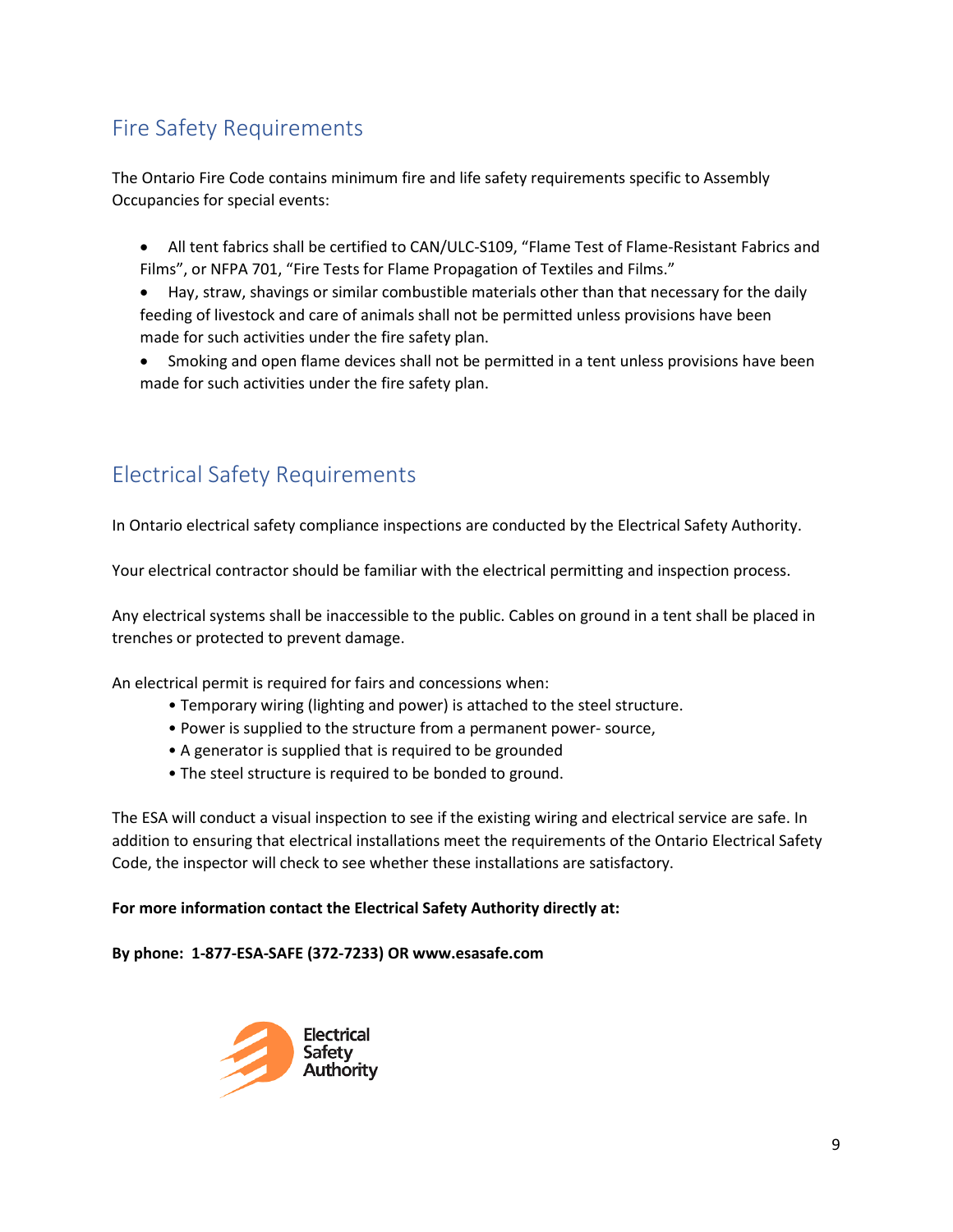## <span id="page-9-0"></span>Once the Permit has been Issued

1. Once the permit is obtained for your tent; the erection of the tent may take place.

2. Prior to use or Occupancy, an inspection is required. You will need to book the inspection:

#### **TO SCHEDULE AN INSPECTION Please allow 2 business days for scheduling inspections**

- 
- A permit number must accompany all requests via telephone and/or email
- Ensure the reviewed permit package is printed and on site for all inspections

Inspection Phone Line: 519-632-8800 Ext. 124

OR

email: [building@northdumfries.ca](mailto:building@northdumfries.ca)

3. A Building Inspector will attend the site and verify the size, location and anchorage of the tent or group of tents and issue a Tent Occupancy Permit if satisfactory. 4. Upon completion of your event, the tent is to be removed and confirmed to the building department.

## <span id="page-9-1"></span>Additional Approvals for All Tents

Tents erected on Town property require approval. Contact the Clerk's Office at 519-632-8800 ext. 130 or [clerks@northdumfries.ca](mailto:clerks@northdumfries.ca)

Events that involves amplification of noise, music etc. is the applicant and owner's responsibility to ensure that the event complies with the Township of North Dumfries Noise By-law.

Contact: By-law Services Division at 519-632-8800 ext. 107 or [bylaw@northdumfries.ca](mailto:bylaw@northdumfries.ca)